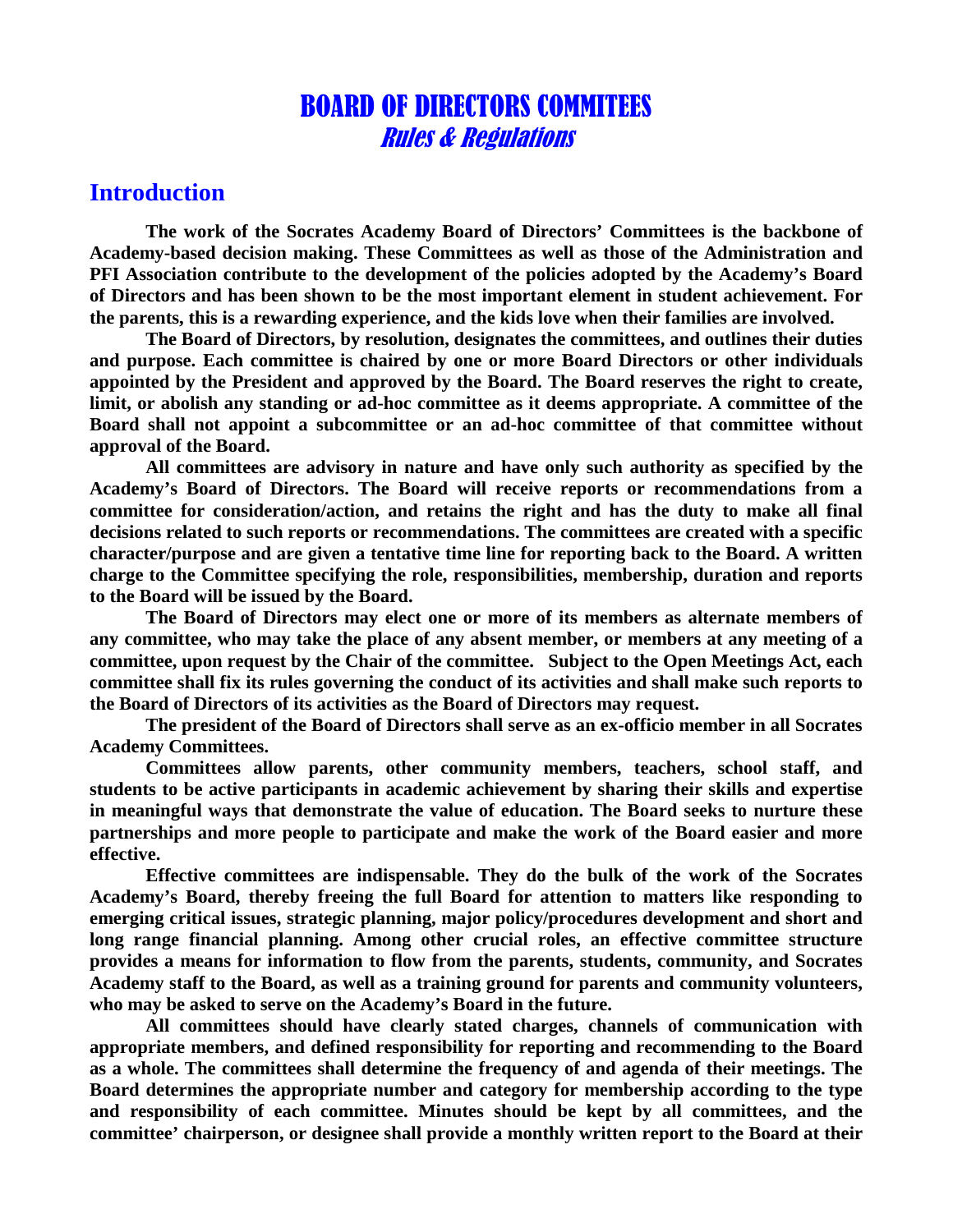**regularly scheduled meetings. Special Meetings may be convened by the committee chairperson, or at the request of the chairperson of the Board, upon 24 hours notice to the Committee. All meetings are open to the public, unless convened in Executive Session.**

**It is suggested that all committee meetings be held monthly at 6:00 or 7:00 p.m. in the Socrates Academy's facilities.** 

**As the school grows, a BOD Committee Coordinator may be appointed to coordinate all these committees.** 

**The Board of Directors meetings are held monthly on the second Wednesdays of each month, at 7:30 p.m. with some exceptions.**

## **Characteristics of Effective Committees**

- **Clear Purpose focused on student achievement**
- **Informality**
- **Participation**
- **Listening**
- **Civilized Disagreement**
- **Consensus Decisions**
- **Open Communication**
- **Style Diversity**
- **Clear Roles and Work Assignments**

#### **Responsibilities of Committees to the Board**

- **Focus on student achievement**
- **Accept challenges, tasks, charges from the Board, then investigate, analyze, and develop a faculty/parent consensus on recommendations to be made for Board adoption/action**
- **The committees may also be asked to provide periodic updates to the Board on the status of their work**
- **Committee members should consider their own experience, the experience of colleagues, and the comments of students, parents, and others when making recommendations to the Board**
- **This Board/Committees relationship results in a "focus" for the entire faculty and school community**

### **Responsibilities of the Board to the Committees**

- **Focus on student achievement**
- **Provide meaningful assignments based on needs of the students**
- **Provide clear directions for what is to be accomplished**
- **Provide time lines for reporting progress and making recommendations to the Board**
- **Make available needed resources for accomplishing task**
- **Provide agenda time for committee reports, questions, concerns**
- **Keep a finger on the pulse of the school and as needs arise, form committees to investigate, analyze, and make recommendations to the Board**